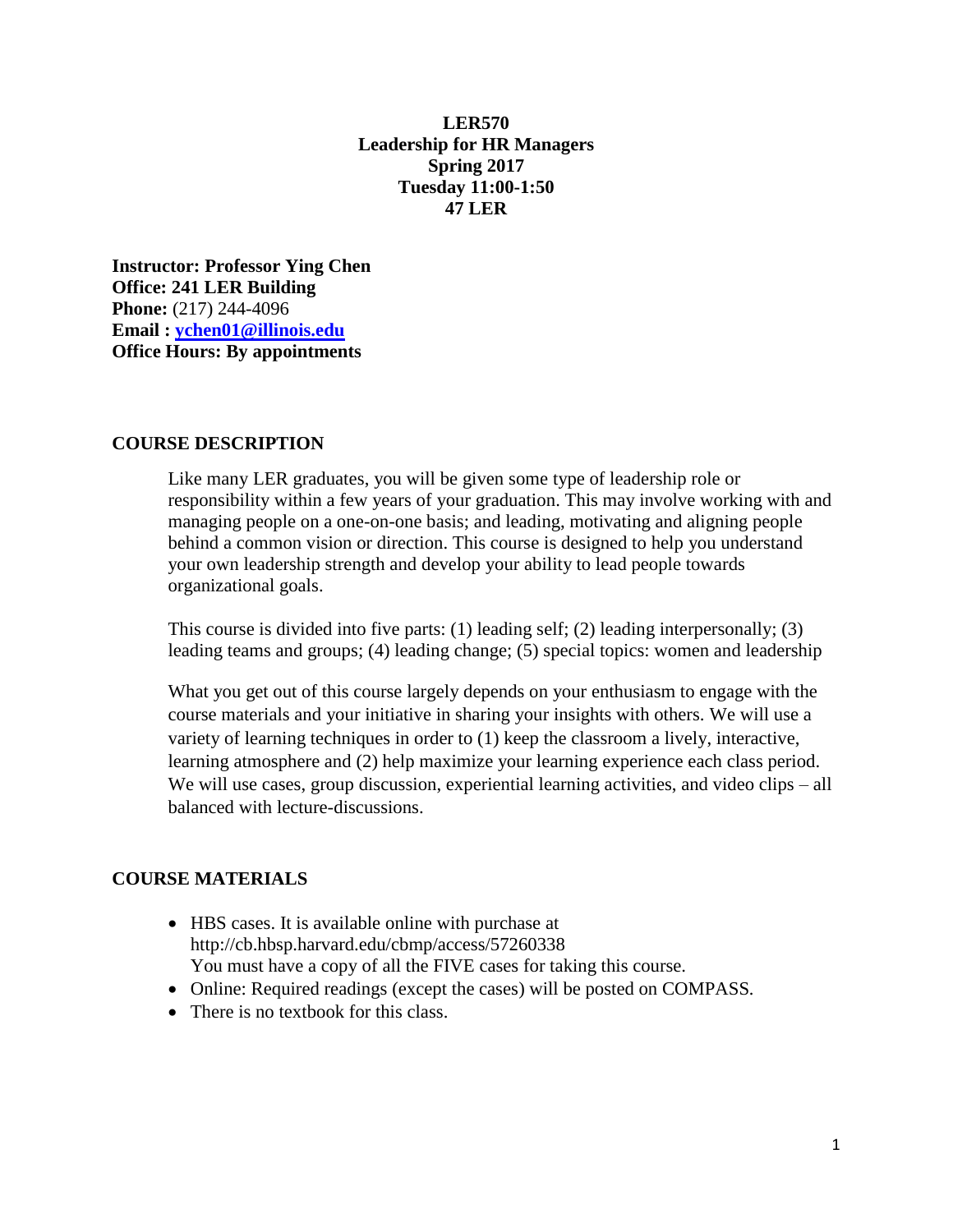### **ASSIGNMENTS AND GRADING**

| • Class Participation   | 20% |
|-------------------------|-----|
| • Case Presentation     | 20% |
| • Weekly Quiz           | 20% |
| • Self-Reflection Paper | 15% |
| • Group Presentation    | 25% |

*Class Participation***.** This course requires active participation in classes. The class participation will include your attendance and contributions to the intellectual life of the classroom, demonstrated by your understanding of the assigned readings, active involvement in class activities, and the meaningful questions or comments you raise during lectures and discussions.

Each student is allowed to miss no more than **ONE** classes in the semester for any reason (sickness, interview, etc.). No excuse is needed but I appreciate an email notice. Quiz will not be counted into the grades for the class. However, students who miss one classes will not be eligible to drop the lowest quiz scores. Every additional absence leads to a **3** points cut in the final grade.

If a student has never missed a class throughout the semester they will be eligible to drop the lowest quiz score.

Students are expected to be punctual and to engage in respectful interactions with each other. Any behaviors that would distract others in the classroom such as talking on the phone, texting, surfing the internet, and emailing are prohibited.

*Case Presentation.* Every week a group of students will be assigned to make a presentation at the following week regarding (1) topics assigned by the instructor or (2) your own observations, experiences, and insights related to leadership The case presentation should last at least 20 minutes and at most 30 minutes including the discussion.

Students who are assigned to the case should email me their presentation slides **three** days before the class (Saturday) before 10:00 PM.

*Weekly Quiz.* Each quiz will deal with one or more of the articles and cases that I have assigned either for that class session, or with the previous lecture. I may administer a quiz at the beginning, middle, or the end of class.

Each quiz will consist of a handful questions about main points of the articles, cases and lectures. There are NO make-up quizzes.

*Self-reflection paper*. The paper is designed to help you find your own leadership strength and develop your leadership skills. Thus, the purpose of the assignment is to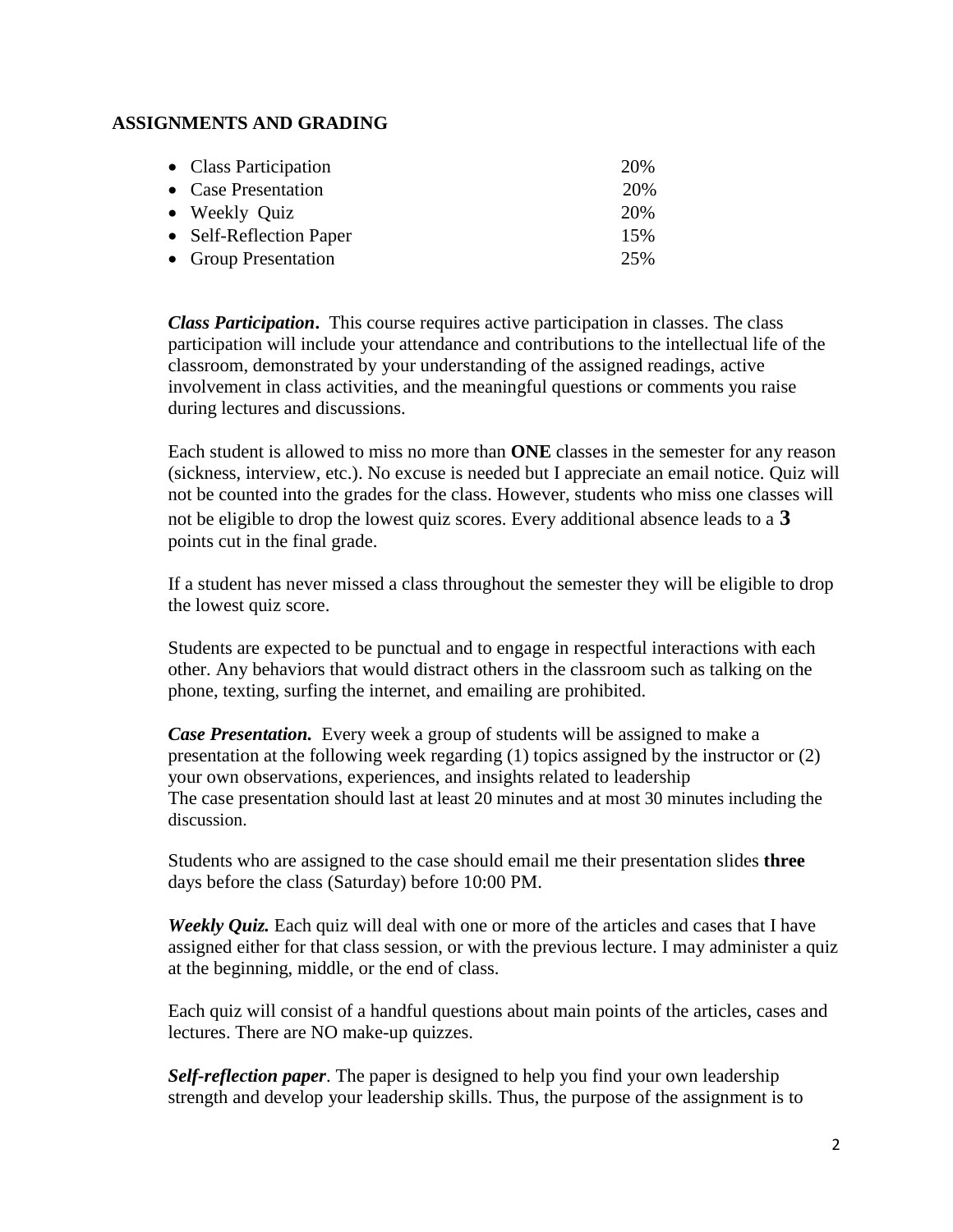apply the content of the course to your own experiences and future concerns. Your selfreflection paper should make it clear to the reader how your thinking has been altered by your engagement with the course readings, in-class discussions, and interactions with your classmates.

In about 1000-1250 words, please discuss the following questions:

1. What key ideas have you learned about leadership in organizations? How do you think these learnings will help you in your future work experiences?

2. What have you learned about how to use or apply the content of the course? Connect these learnings to your work plans (whether known or in-progress) over the next 12 months.

3. What have you learned about the human dimension of leadership? For example, how have you changed in some important way, and have you changed in your ability to interact with others?

4. Come up with a metaphor/visual anchor/image that captures a key learning of the course. Describe/draw or find a creative way of capturing this. Make it as "sticky" (memorable) as possible.

The paper should be double spaced, in Times New Romans 12-point font, with margins of 1 inch.

### **Paper Due date: Tuesday, Feb. 28th at 11 AM**

**Submission via Compass is required**. Students should submit their papers via Compass. If technical problems occur, students should send their answers as an attachment in Word format to my email listed at the beginning of the syllabus by the due date. **Not submitting your paper on time will result in a 10% deduction from the paper grade for each day late.** 

*Group Project and Presentation.* Group project is research oriented. Each student will participate in a group analysis of a particular topic. Students should not repeat solely what they have already learned in class. Instead, students are expected to conduct research, read relevant research literature and present with new and fresh information. It is acceptable to integrate materials from the interview paper into the group presentation.

Each student will participate in a group analysis of a particular topic, and make a 20 minutes presentation to the class about that topic at the end of the semester. When presenting, it is recommended that each of the group members present some parts of the work. Topics of the group presentation are listed at the end of this syllabus. Make sure to properly reference all materials used to construct your points. Within groups, peers will evaluate group-member contributions.

Team members should ensure that they all contribute to the project. If a group member receives marks of "marginal" or "check out" from all or the majority of the group members he/she may receive a significant deduction of points of the group presentation grade.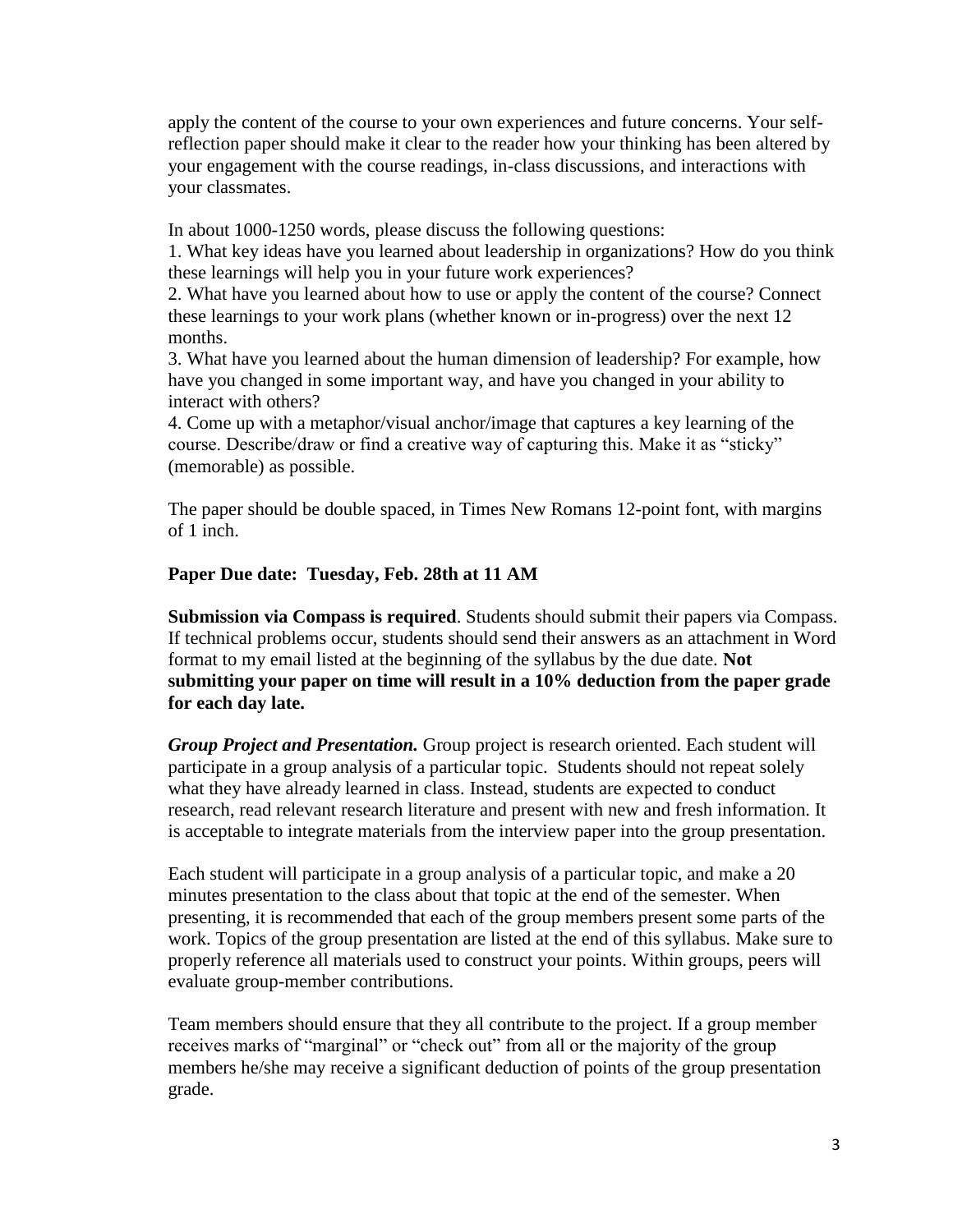Within the class, those listening to presentations (meaning the instructor and all of the students) will evaluate the quality of the presentation. Feedback will be provided to each group. It is presentation only; no written paper is required for group presentation.

#### **Preliminary outline of the group project is due on Feb. 21st at 11:00 AM**

*Notes on How to Best Use Your Time***.** Among the three required readings for each session, there is one academic journal paper. Please note you do NOT need to read anything method/statistical related sections in these articles. Rather, focus on main arguments and conclusion the authors made.

### **SCHOLASTIC DISHONESTY & ACADEMIC INTEGRITY**

Scholastic dishonesty (including cheating and plagiarism) will not be tolerated. Scholastic dishonesty by a few is grossly unfair to the majority of students who are honest. Cases of apparent scholastic dishonesty will be pursued to the fullest extent allowed by University regulations.

As commonly defined, plagiarism consists of passing off as one's own the ideas, words, writings, etc., which belong to another. In accordance with this definition, you are committing plagiarism if you copy the work of another person and turn it in as your own, even if you should have the permission of that person. Plagiarism is one of the worst academic sins, for the plagiarist destroys the trust among colleagues without which research cannot be safely communicated.

Excerpts from the University of Illinois Student Code [\(http://admin.illinois.edu/policy/code/\)](http://admin.illinois.edu/policy/code/)

#### § 1-401 Academic Integrity—Preamble

(a) The University has the responsibility for maintaining academic integrity so as to protect the quality of education and research on our campus and to protect those who depend upon our integrity. It is the responsibility of the student to refrain from infractions of academic integrity, from conduct that may lead to suspicion of such infractions, and from conduct that aids others in such infractions (emphasis added). It is the responsibility of the faculty to establish and maintain an environment that supports academic integrity. An essential part of this faculty responsibility is the enforcement of existing standards of academic integrity. If faculty members do not discourage and act upon violations of which they become aware, respect for those standards is undermined. Faculty members should provide students with a clear statement of their expectations concerning academic integrity. In these regulations, "faculty" includes an instructor or authorized staff member who supervises any academic endeavor. Page 5 of 6

(b) Students have been given notice of this rule by virtue of its publication. Regardless of whether a student has actually read this rule, a student is charged with knowledge of it. Ignorance of a rule is never a defense (emphasis added).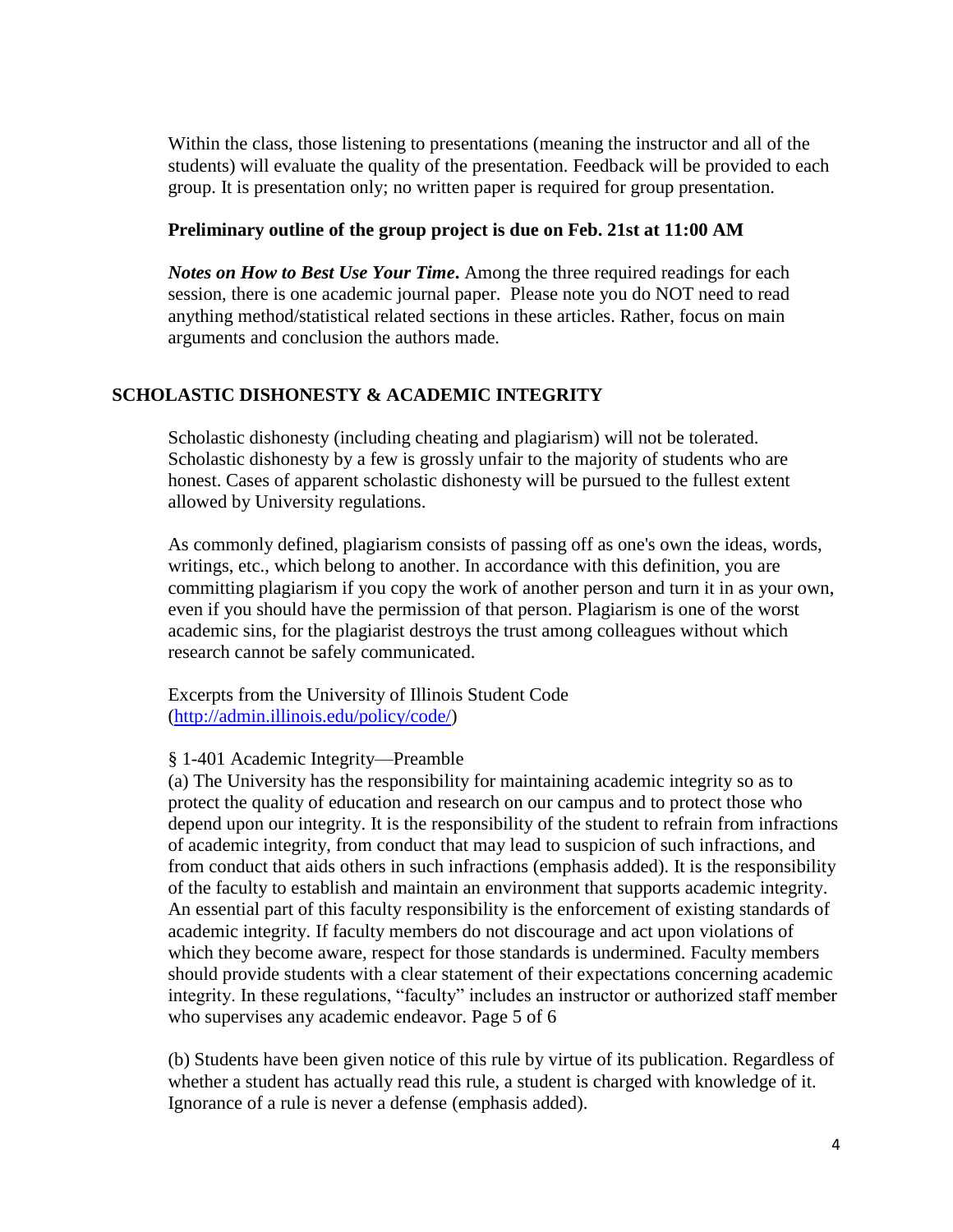…

§ 1-403 Penalties for Infractions of Academic Integrity

…In determining an appropriate penalty, the instructor shall also take into consideration aggravating circumstances, such as whether the student's conduct was designed not only to advance his or her own grade, but to hinder the academic performance of others. (c) The instructor may impose one or more of the following penalties for an infraction of academic integrity:

(1) a written notice of warning with a copy to the student's file in the office of the college in which the student is enrolled and to the Senate Committee on Student Discipline; (2) a reduced grade on the assignment; (3) a failing grade (zero if graded numerically) for the assignment; (4) a reduced grade for the course; (5) a failing grade for the course; (6) a denial of credit for the proficiency exam; or (7) any other penalty negotiated and agreed to, in writing, by both parties (not subject to appeal)

(d) The instructor may recommend to the department or unit executive officer (hereafter abbreviated DEO) that the student be suspended or dismissed from the University.

### **ADA STATEMENT**

The Americans with Disabilities Act (ADA) is a federal anti-discrimination statute that provides comprehensive civil rights protection for persons with disabilities. Among other things, this legislation requires that all students with disabilities be guaranteed a learning environment that provides for reasonable accommodation of their disabilities. If you believe you have a disability requiring an accommodation, please contact the University's disability services office.

## **Course Outline (Tentative/Subject to Change)**

#### **Jan. 17 SESSION 1 LEADING SELF**

#### **Required Readings**

- 1. Case: Erik Peterson (A)
- 2. "Managing Oneself," Drucker, HRB, Mar-Apr 1999
- 3. Judge, T. A., Bono, J. E., Ilies, R., & Gerhardt, M. W. (2002). Personality and leadership: a qualitative and quantitative review. *Journal of applied psychology*, *87*(4), 765.

### **Jan. 24 SESSION 2 LEADING INTERPERSONALLY**

### **Required Readings**

- 1. Case: Thomas Green: Power, Office Politics and a Career in Crisis
- 2. Gabarro, J. J., & Kotter, J. P. (1993). Managing your boss. Harvard Business Review, 71, 150- 150.
- 3. Dulebohn, J. H., Bommer, W. H., Liden, R. C., Brouer, R. L., & Ferris, G. R. (2012). A meta-analysis of antecedents and consequences of leader-member exchange integrating the past with an eye toward the future. *Journal of Management*, 38(6), 1715-1759.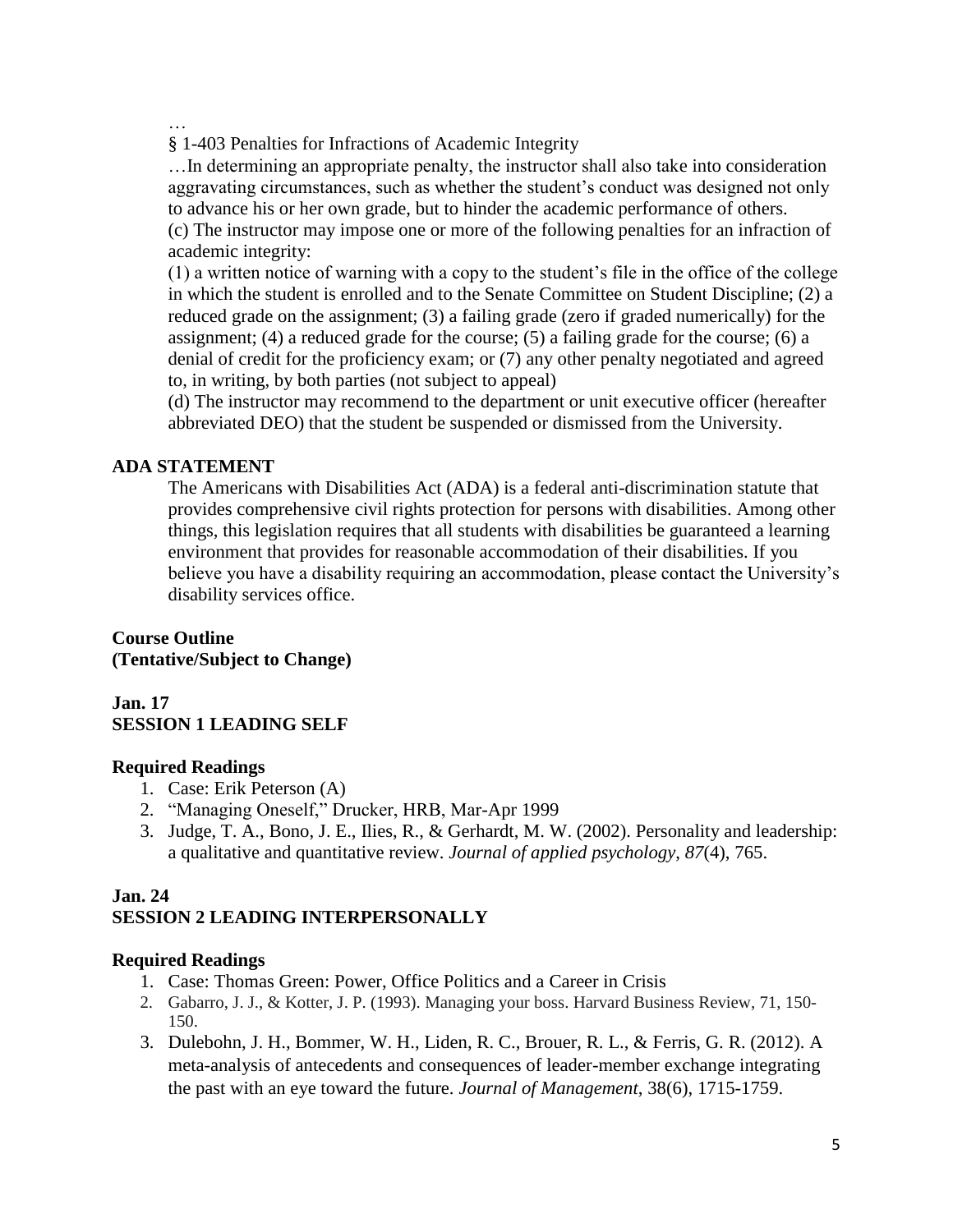### **Jan. 31 3 LEADING GROUPS & TEAMS**

### **Required Readings**

- 1. Case: Doing Deals and Leading Teams at XAF Partners
- 2. Movie case: Invictus
- 3. Majchrzak, A., Malhotra, A., Stamps, J., & Lipnack, J. (2004). Can absence make a team grow stronger? *Harvard business review*, *82*(5), 131-137.

## **Feb. 7 SESSION 4 LEADERSHIP STYLES**

#### **Required Readings**

- 1. Movie case: The Devil Wears Prada
- 2. Antonakis, J., Fenley, M., & Liechti, S. (2012). Learning charisma. Transform yourself into the person others want to follow. *Harvard Business Review*, *90*(6), 127-30.
- 3. Hoch, J. E., Bommer, W. H., Dulebohn, J. H., & Wu, D. (2016). Do Ethical, Authentic, and Servant Leadership Explain Variance Above and Beyond Transformational Leadership? A Meta-Analysis. *Journal of Management*, 0149206316665461.

### **Feb. 14 SESSION 5 LEADERSHIP PRACTICUM**

Leadership Presence Training. No required readings.

## **Feb. 21 SESSION 6 GLOBAL LEADERSHIP AND LEADING CHANGE**

### **Required Readings**

- 1. Case: IBM Canada: Global Services (A)
- 2. Hong, H. J., & Doz, Y. (2013). L'Oreal masters multiculturalism. *Harvard Business Review*, *91*(6), 114-118.
- 3. Reiche, B. S., Bird, A., Mendenhall, M. E., & Osland, J. S. Contextualizing leadership: a typology of global leadership roles. *Journal of International Business Studies*, 1-21.

### **Feb. 28 SESSION 7 WOMEN AND LEADERSHIP**

### **Required Readings**

- 1. Case: Beth Stewart: Navigating the Boardroom
- 2. Eagly, A. H., & Carli, L. L. (2007). Women and the labyrinth of leadership. *Harvard business review*, *85*(9), 62.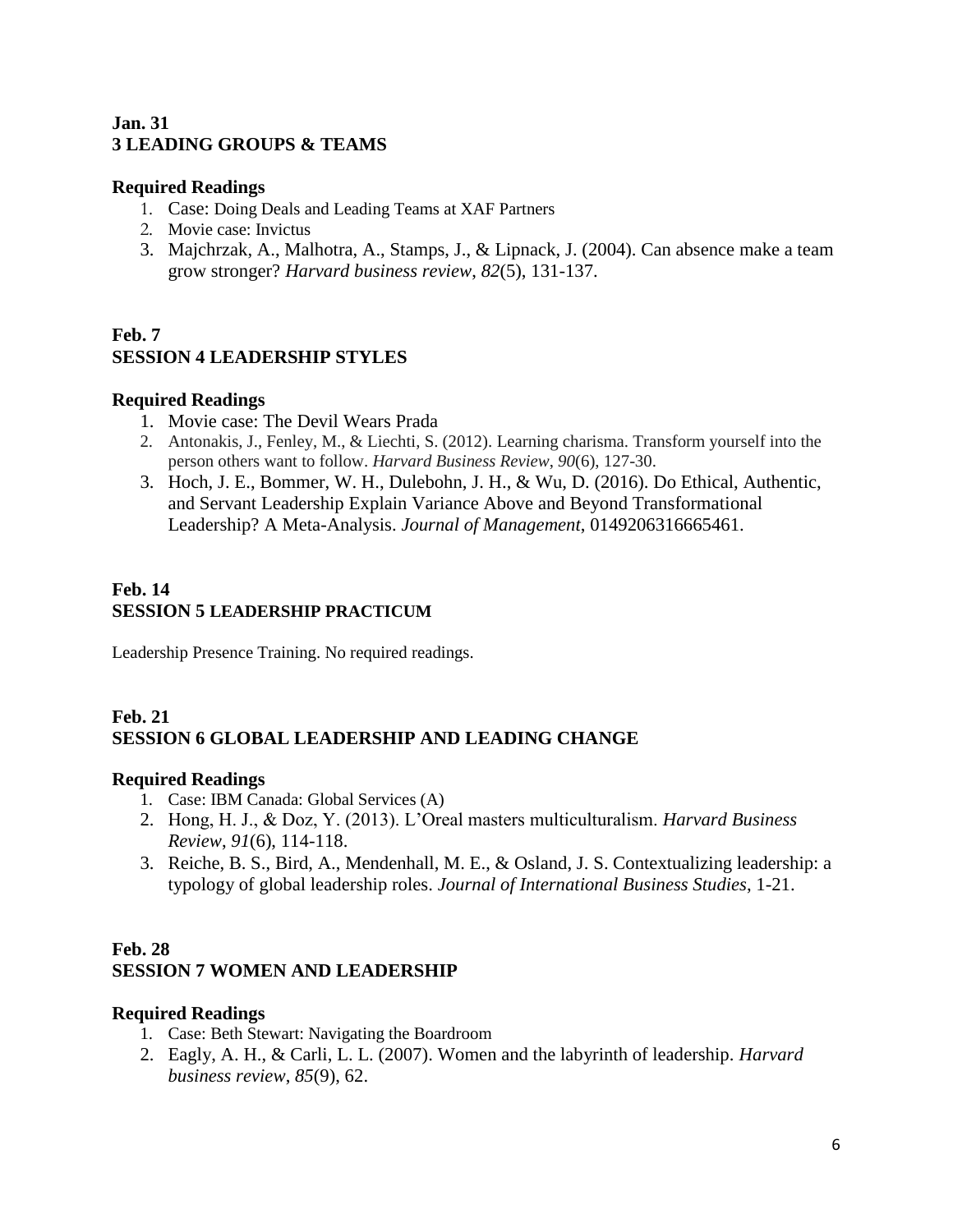3. Kossek, E. E., Su, R., & Wu, L. (2016). "Opting Out" or "Pushed Out"? Integrating Perspectives on Women's Career Equality for Gender Inclusion and Interventions. *Journal of Management*, 0149206316671582.

**March 7 SESSION 8 GROUP PRESENTATION**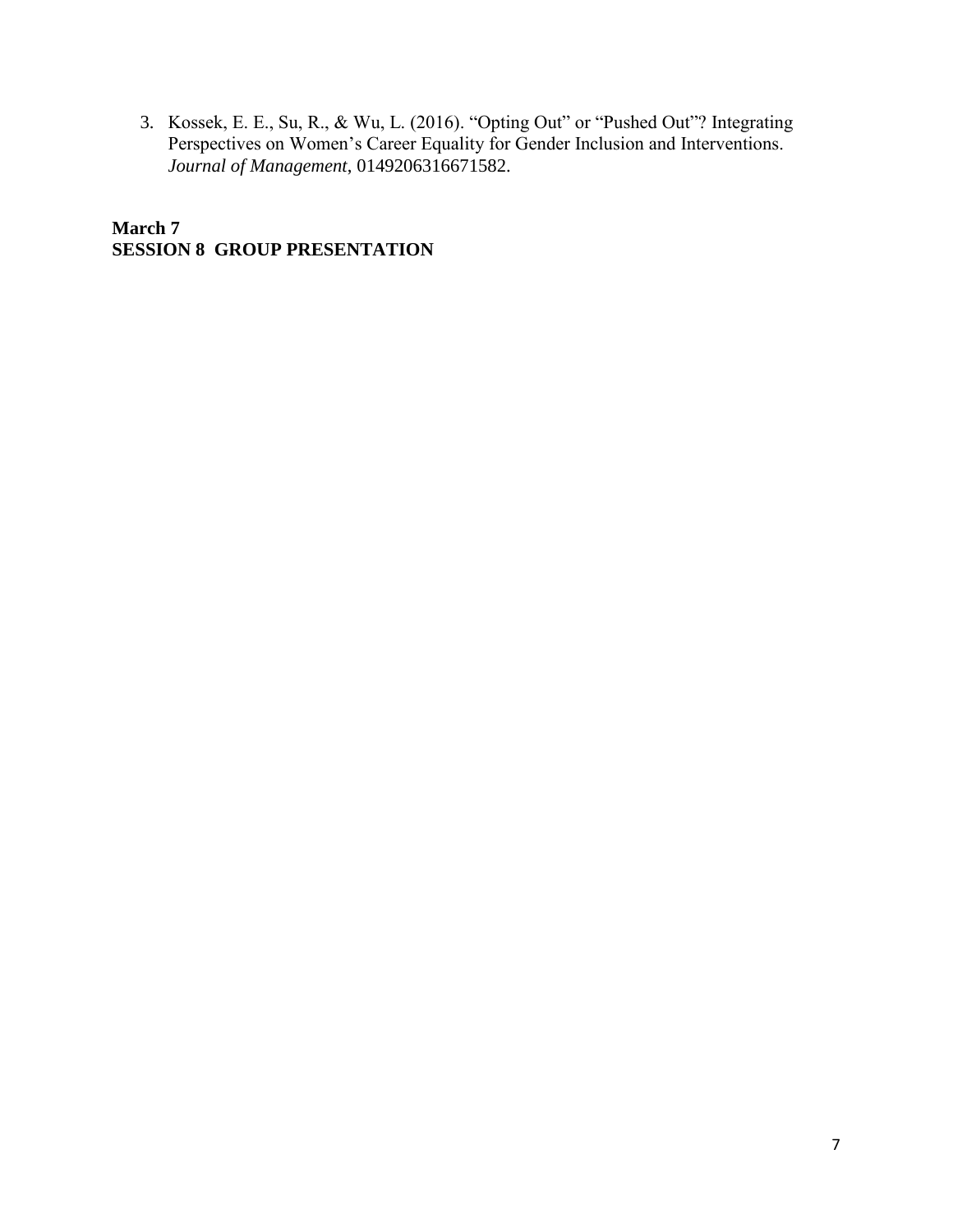### **Appendix**

| Grade        | Percentage |
|--------------|------------|
| A            | 96-100%    |
| $A-$         | 92-95.99%  |
| $B+$         | 88-91.99%  |
| B            | 84-87.99%  |
| $B-$         | 80-83.99%  |
| $C+$         | 77-79.99%  |
| $\mathbf C$  | 73-76.99%  |
| $C-$         | 70-72.99%  |
| $D+$         | 67-69.99%  |
| D            | 63-66.99%  |
| $D-$         | 60-62.99%  |
| $\mathbf{F}$ | Below 60%  |

# **1. Calculation of Course Grades**

# **Class participation:**

**Grading Scheme**

0: absence

5: Presence, but no or irrelevant comments/questions; passive spectators.

8: Participate in group discussion

10: In addition to group discussion participation, a student has individual comments/questions that enhance the learning of fellow students by integrating conceptual frameworks, assigned readings, or personal experiences.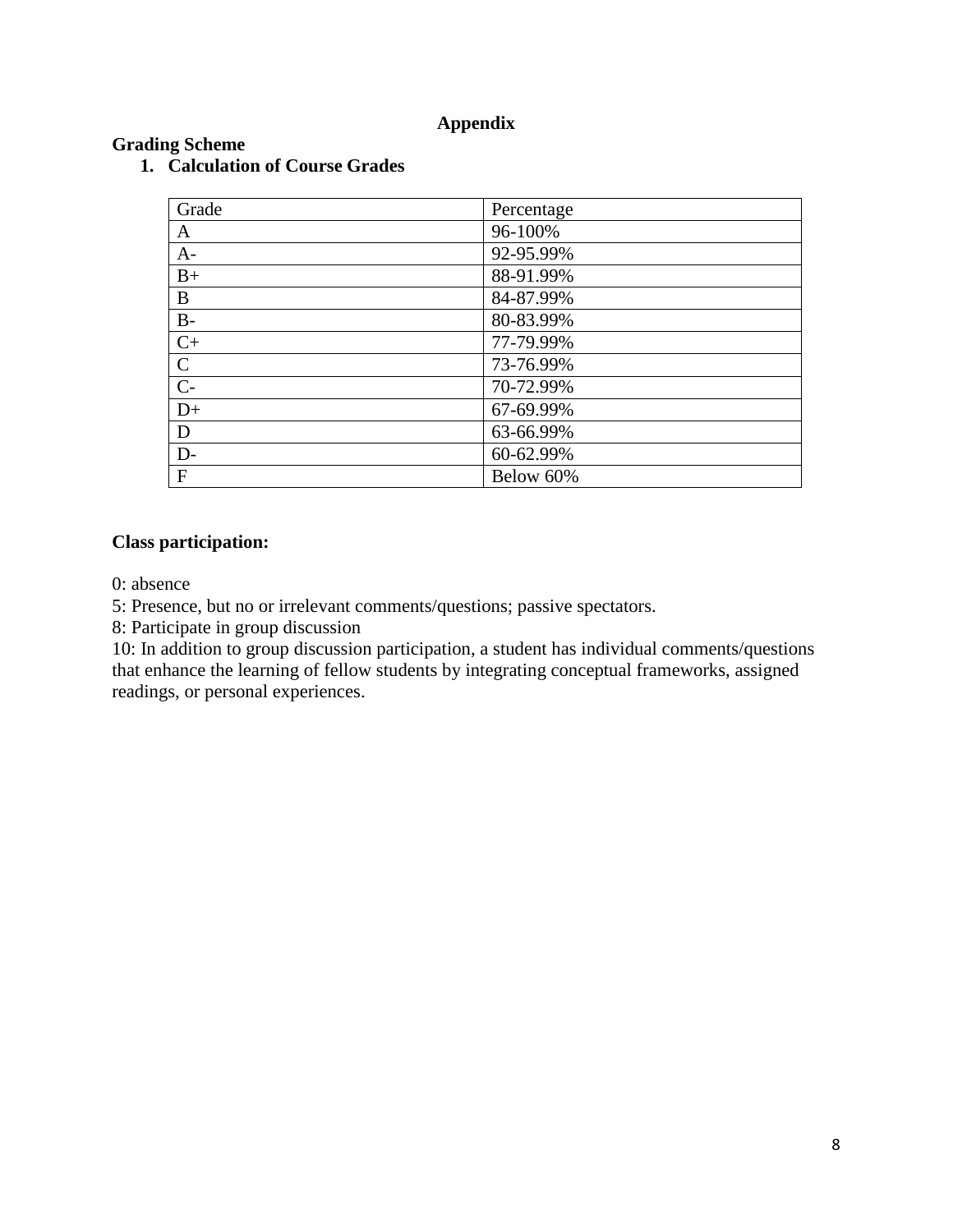### Case Presentation Feedback

|                 | Poor Quality |  |  |  | Excellent |
|-----------------|--------------|--|--|--|-----------|
| Content         |              |  |  |  |           |
| Delivery        |              |  |  |  |           |
| Speech Body     |              |  |  |  |           |
| Visual/Board    |              |  |  |  |           |
| Panel questions |              |  |  |  |           |

Content (40%): whether the presenter demonstrates an in-depth knowledge of the topic/assigned articles

Delivery (20%): confidence, body language, eye contact, voice quality etc.

Speech body (20%): whether it is organized, and engaging

Visual (10%): whether it is effective; easy to see, no errors, adds meaning to the presentation. Panel question (10%) whether show clear understanding of the questions and answer them with ease and expertise.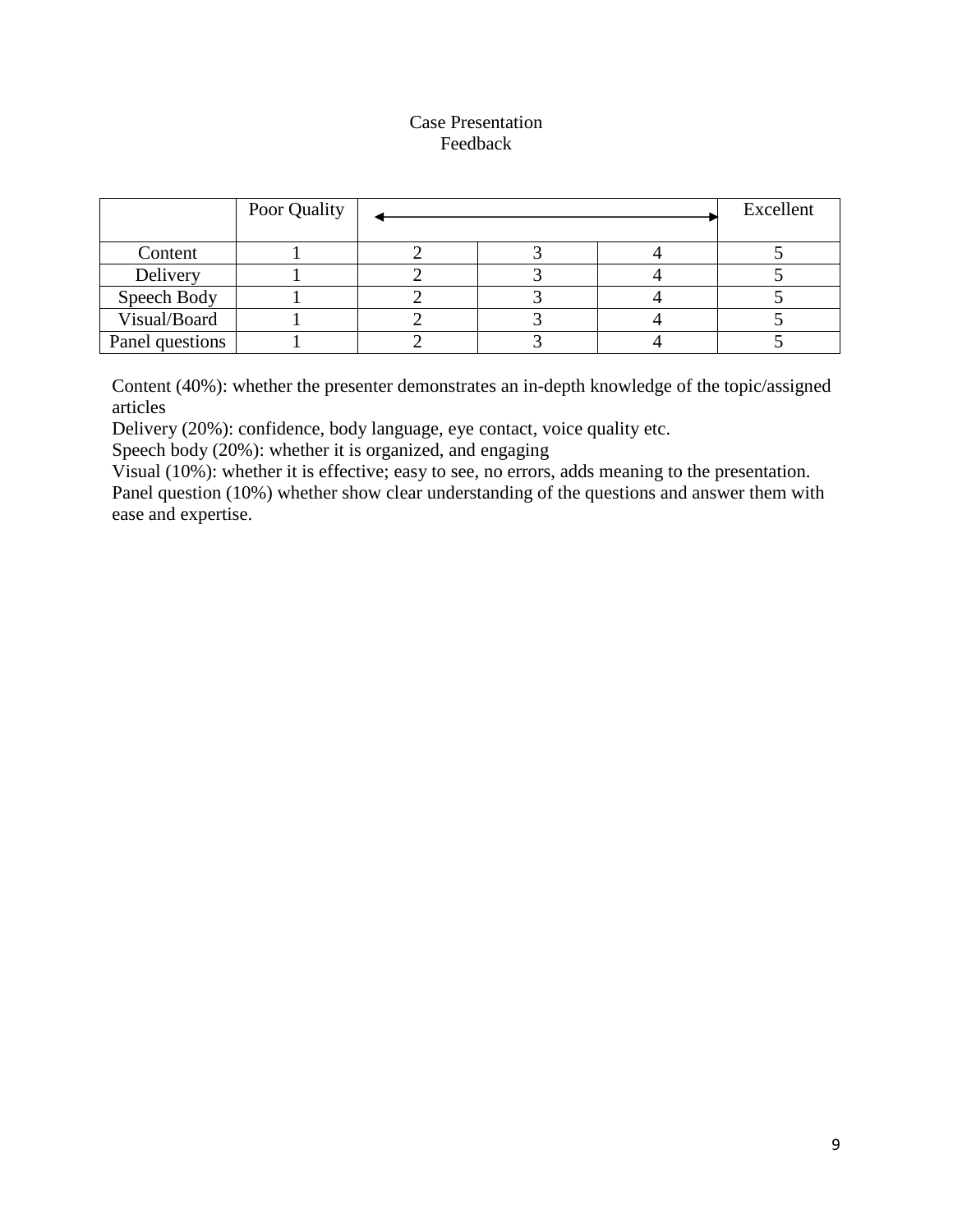### Final Group Presentation

|                 | Poor Quality |  |  |  | Excellent |
|-----------------|--------------|--|--|--|-----------|
|                 |              |  |  |  |           |
| Content         |              |  |  |  |           |
| Delivery        |              |  |  |  |           |
| Speech Body     |              |  |  |  |           |
| Visual          |              |  |  |  |           |
| Panel questions |              |  |  |  |           |

Content (70%): whether demonstrate an in-depth knowledge of the topic

Delivery (10%): confidence, body language, eye contact, voice quality etc.

Speech body (10%): whether it is organized, and engaging

Visual (5%): whether it is effective; easy to see, no errors, adds meaning to the presentation. Panel question (5%) whether show clear understanding of the questions and answer them with ease and expertise.